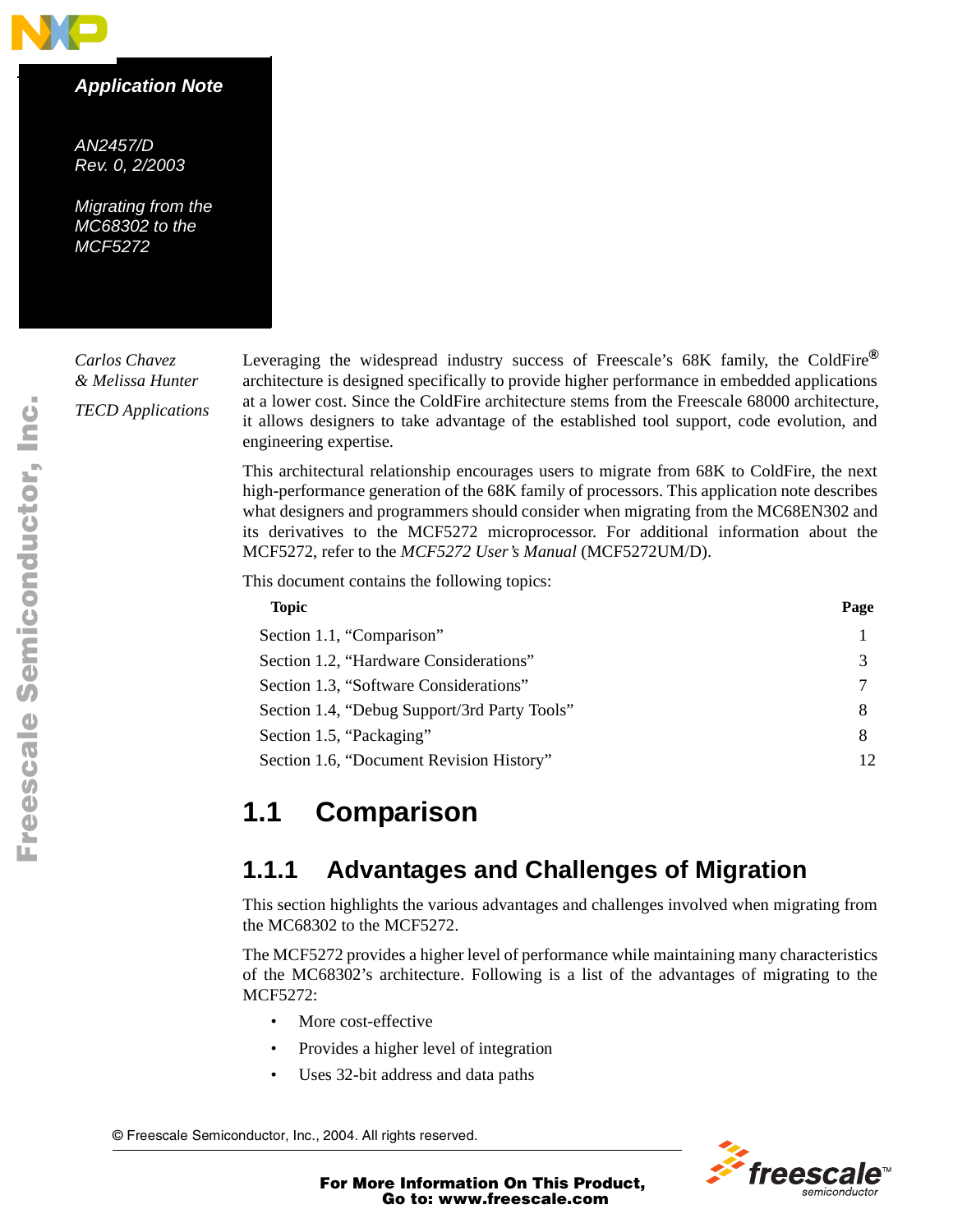

- Supports the M68000 instruction set via an emulation library
- Builds on the established tool support of the MC68302
- Represents the future ColdFire migration path

Following is a list of differences that may present challenges in migrating from the MC68302 to the MCF5272:

- Different operating voltages
- Differences in capacitive loading
- Different pinout/package
- No MCF5272 external master support
- No Communications Processor Module (CPM) on the MCF5272

See [Section 1.2, "Hardware Considerations](#page-2-0)," for information on addressing these differences.

## **1.1.2 Summary and Feature Comparison Tables**

Although this document focuses primarily on the migration from the MC68EN302 to MCF5272, [Table 1](#page-1-0) includes information comparing some of the features of the other various MC68302 derivatives.

<span id="page-1-0"></span>

|                      | <b>MCF5272</b>                            | <b>MC68EN302</b> | MC68302                                        | MC68LC302               |
|----------------------|-------------------------------------------|------------------|------------------------------------------------|-------------------------|
| Voltage              | 3.3V                                      | 5V               | 5V, 3.3V                                       | 5V, 3.3V                |
| Frequency            | 66MHz                                     | 20, 25MHz        | 16, 20, 25, 33                                 | 16, 20, 25              |
| Performance          | 63MIPS                                    | 1.6MIPS          | 2.1MIPS                                        | 1.6MIPS                 |
| Package              | 196-pin MAPBGA                            | 144-lead LQFP    | 132-lead PQFP<br>144-lead LOFP<br>132-lead PGA | 100-lead LQFP           |
| Core                 | V <sub>2</sub> ColdFire                   | 68000 core       | 68000 core                                     | Static EC000            |
| Debug                | ColdFire Rev A<br><b>BDM Module, JTAG</b> | <b>JTAG</b>      |                                                |                         |
| <b>Chip Selects</b>  | 8 chip selects                            | 4 chip selects   | 4 chip selects                                 | 4 chip selects          |
| <b>DRAM</b>          | SDRAMC-1 bank                             | ADRAMC-2 banks   |                                                |                         |
| <b>DMA</b>           | 1 channel                                 | 7 channels       | 6 channels                                     | 4 channels              |
| Serial Communication | 2 UART <sub>s</sub>                       | 3 SCCs           | 3 SCCs                                         | 2 SCCs                  |
|                      | PLIC (IDL/GCI)                            | 2 SMCs           | 2 SMCs                                         | 2 SMCs                  |
|                      | <b>QSPI</b>                               | <b>SCP</b>       | <b>SCP</b>                                     | <b>SCP</b>              |
| Ethernet             | 10/100 Ethernet                           | 10Mbps ethernet  |                                                |                         |
| <b>Other Modules</b> | 4 timers                                  | 2 timers         | 2 timers                                       | 2 timers                |
|                      | <b>USB</b>                                |                  |                                                |                         |
|                      | <b>GPIO<sub>s</sub></b>                   | <b>GPIOs</b>     | <b>GPIOs</b>                                   | <b>GPIO<sub>s</sub></b> |

#### **Table 1. MCF5272 and MC68XX302 Comparison**

2 **Migrating from the MC68302 to the MCF5272**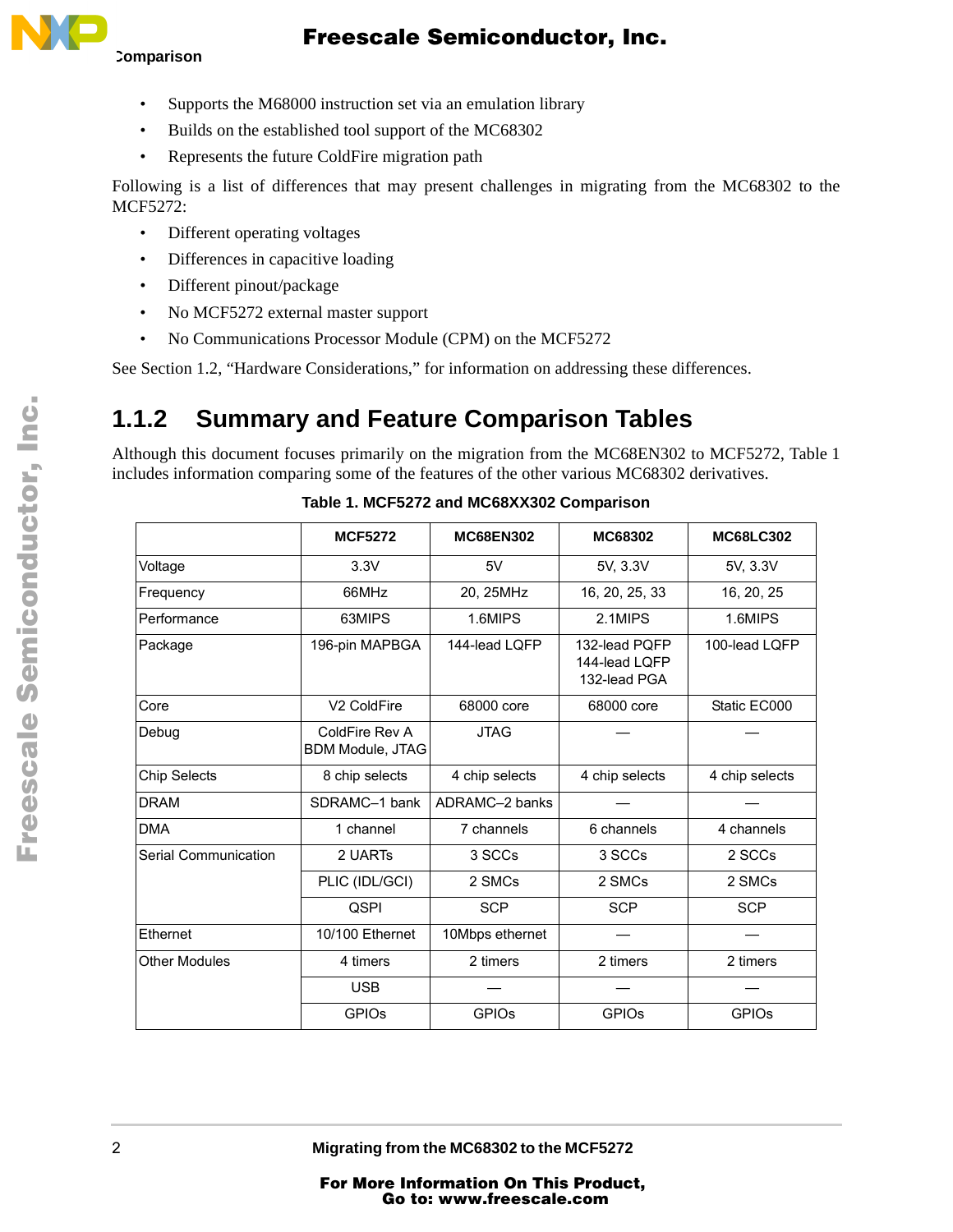

# <span id="page-2-0"></span>**1.2 Hardware Considerations**

## **1.2.1 Voltage Conversion**

One important consideration in migrating from the MC68302 to the MCF5272 is the difference in voltage. The MC68302 is a 5V device while the MCF5272 is a 5V-tolerant 3.3V device. Although the MCF5272 is 5V-tolerant, the use of 5V devices with the MCF5272 is not recommended. The output high voltage ( $V_{OH}$ ) minimum specification for the MCF5272 is 2.4V, so any 5V device that is connected directly to the MCF5272 should have a input high voltage  $(V_{IH})$  minimum spec 2.4V or lower to be compatible with the MCF5272's logic levels. Secondly, unless all of the devices on the MCF5272's local bus are 5V tolerant, the 5V devices will need to be isolated from the bus to ensure that these devices are not damaged. Refer to [Figure 1](#page-2-1) for an example of how buffers can be used to isolate 5V memories and peripherals from a 3.3V bus.

# **1.2.2 Driver Strength/Capacitive Loading**

Another issue to take into consideration when migrating from the MC68302 to the MCF5272 is the drive capability of the parts. Whereas the majority of MC68302 specifications assume a 130pF loading on the pin, the MCF5272 tolerates loading up to 30pF. In many systems, external buffers will be needed to reduce the loading on the MCF5272 bus. [Figure 1](#page-2-1) shows a possible buffering scheme that can be used to reduce loading.



<span id="page-2-1"></span>**Figure 1. Buffering Scheme for Isolating 5V Memories and Peripherals on a 3.3V Bus**

**Migrating from the MC68302 to the MCF5272** 3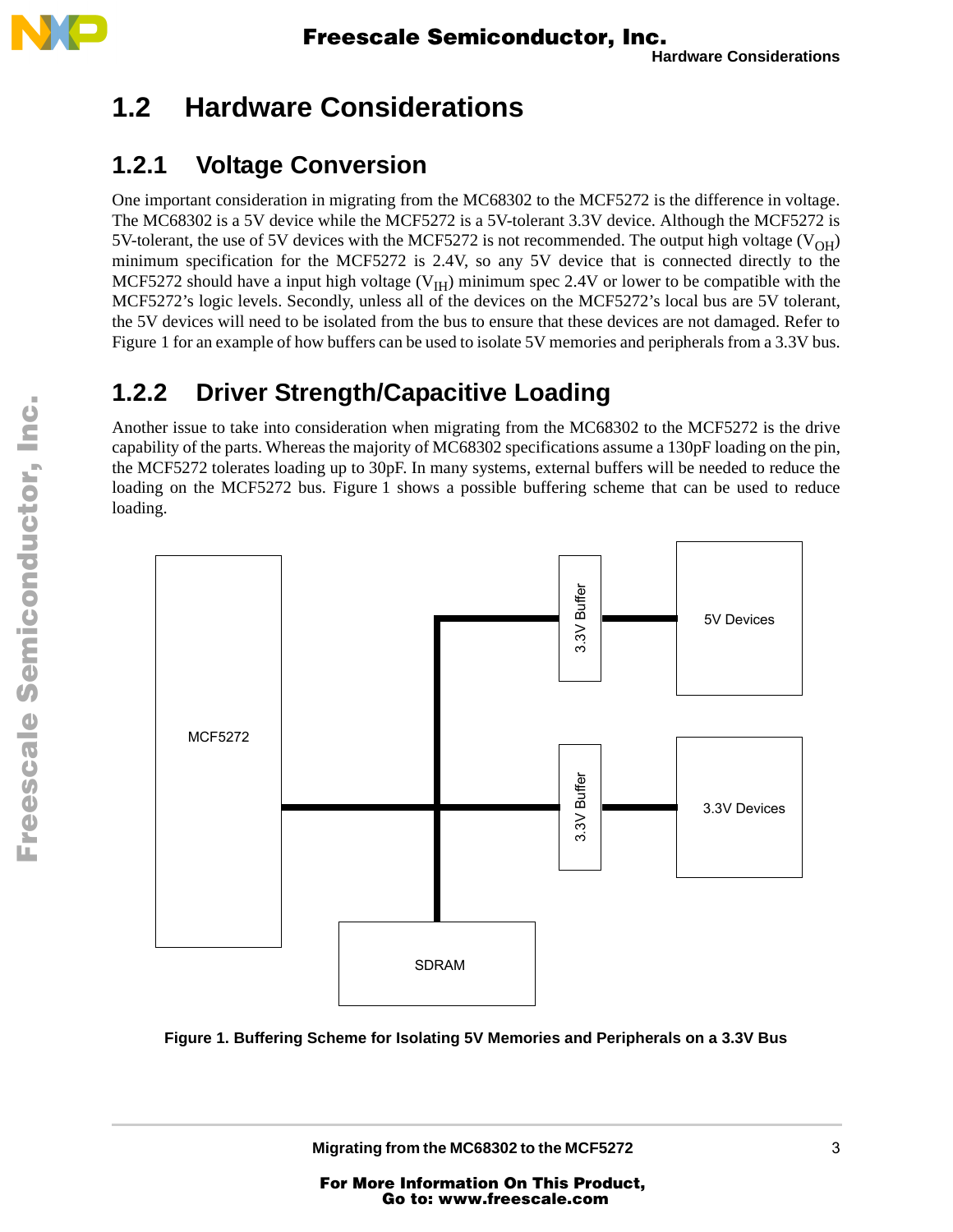

**Hardware Considerations** 

## **1.2.3 Frequency and Performance**

One of the primary advantages of migrating to the MCF5272 is the significant increase in performance and frequency. Whereas the MC68302 has a Dhrystone 2.1 MIPS rating of approximately 5.6 MIPS when running at 33MHz, the MCF5272 offers approximately 31 MIPS of performance at the same frequency. That is, the MCF5272 offers close to a 6x performance boost without changing the bus frequency. Moreover, the MCF5272 can provide 63 MIPS performance at its maximum frequency of 66MHz.

## **1.2.4 Operating the MCF5272 in 16-bit Data Bus Mode**

Unlike the MC68302, the MCF5272 has a 32-bit data bus. In order to maintain as much compatibility as possible with the MC68302, customers can choose to operate the MCF5272 in a 16-bit data bus mode. The 16-bit data bus mode is selected by the state of the QSPI\_Dout/WSEL pin during reset. Driving the signal low selects the standard 32-bit mode, and driving the signal high selects the 16-bit data bus mode. When operating in the 16-bit data bus mode, the unused data pins are available as GPIOs.

## **1.2.5 Signal Mapping**

Refer to [Appendix A, "Signal Mapping](#page-9-0)" for a table correlating MC68302 and MCF5272 signals.

## **1.2.6 Module Comparisons**

### **1.2.6.1 MCF5272 SDRAMC vs. MC68EN302 DRAMC**

The most significant difference between the devices' DRAM controllers (DRAMC) is that the MCF5272 supports SDRAM and the MC68EN302 supports ADRAM. Therefore, customers migrating from the MC68EN302 should replace their current system's DRAM with SDRAM. Switching to SDRAM can be beneficial since ADRAM is becoming increasingly harder to procure and does not offer performance comparable to SDRAM.

The other notable difference between the controllers is that the MCF5272 can only access one bank of memory while the MC68EN302 provides support for up to two banks of memory. This could cause problems for applications that require very large amounts of DRAM. However, the MCF5272 can support up to 32MBytes of SDRAM, so in most cases, the one bank of SDRAM on the MCF5272 can support enough memory to be compatible with the two banks of DRAM available on the MC68EN302.

### **1.2.6.2 DMA Module Differences**

The MCF5272 DMA is a basic module that lacks some of the functionality available on the MC68302's IDMA. In particular, the MCF5272 does not have any external request pins (DREQ, DACK, and DONE). If external requests are required, one possible workaround is to use an external interrupt signal as a DMA request. When the interrupt line is asserted, then the interrupt handler can be used to program and start the DMA transfer.

In addition, the MCF5272's DMA controller does not support the cycle steal mode DMA transfer capability found on the MC68302. A possible workaround is to use many small DMA transfers instead of one large one transferred in small increments. However, as the transfers get smaller, the overhead associated with setting up the DMA begins to make this solution impractical. In this case, it is better to transfer the data using software instead of the DMA.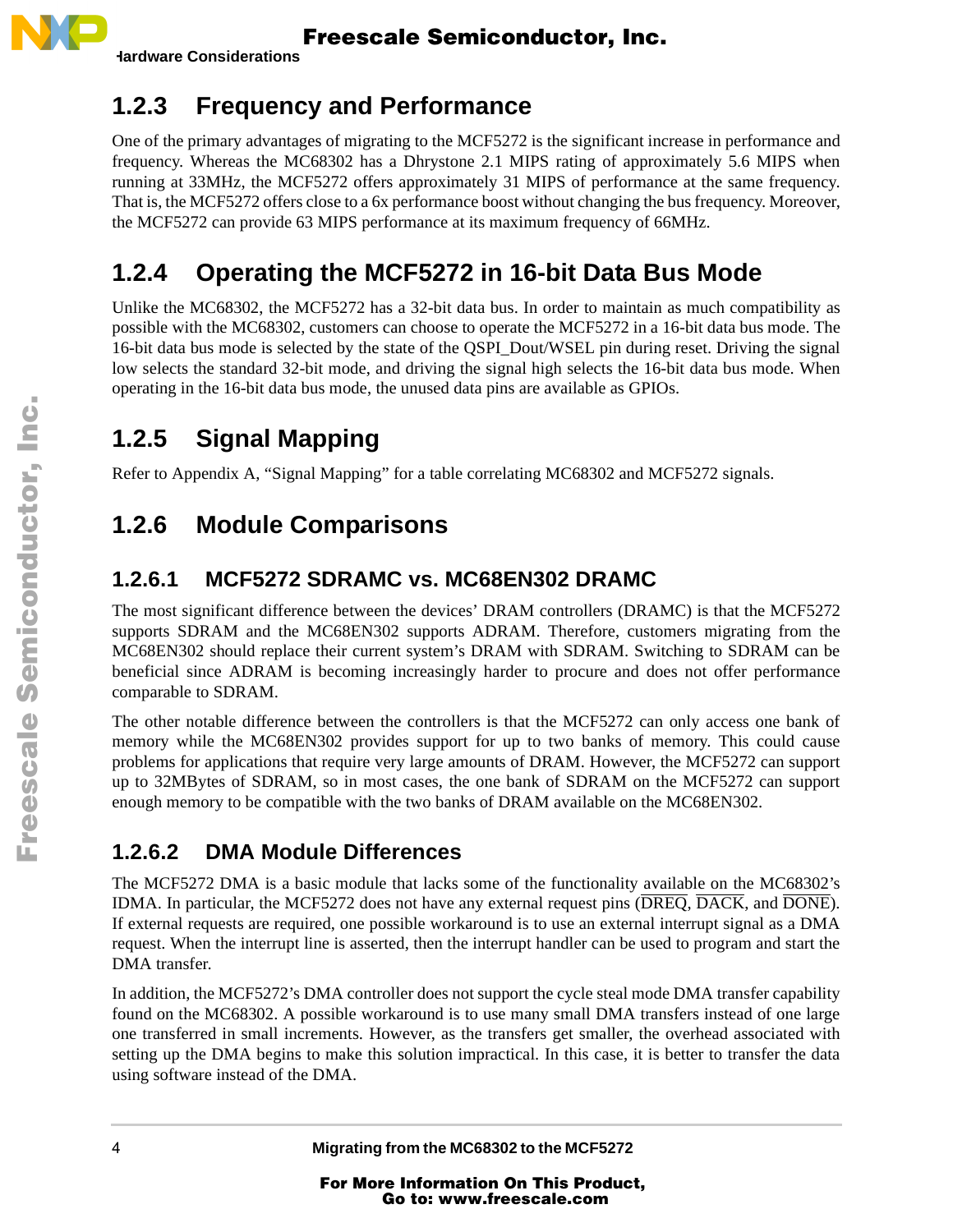

### **1.2.6.3 Ethernet Module**

The MCF5272 and the MC68EN302 both have on-chip ethernet MACs. The controller on the MC68302 is older and can only support the original 10Mbps 7-wire interface. The MCF5272 adds support for 100Mbps and 10Mbps MII communication as well as the 10Mbps 7-wire interface.

The function and programming of the ethernet controllers on the MCF5272 and MC68EN302 are similar, but the buffer descriptors are handled differently on the two devices. The MC68302 has on-chip buffer descriptor RAM that is used to store the descriptors. The allocation of the memory between the receive and transmit buffers is controlled by the EDMA[BDSIZE] field. The MCF5272 ethernet controller implementation uses external (off-chip) buffer descriptors where the R\_DES\_START and X\_DES\_START registers are pointers to the external memory used for the descriptors. Because the buffer descriptors are stored in external memory, the ethernet controller requires more time to access them than buffer descriptors stored in internal memory; however, the queue size for external buffer descriptors can be much larger. The last entry in the circular buffer descriptor queue is designated by setting the [W] bit in the descriptor. The fact that more data can be transferred with less CPU intervention allows for 100Mbps operation. Due to the changes in how the buffer descriptors are handled, the MCF5272 eliminates the ethernet DMA configuration status register (EDMA), and implements some slight changes in the buffer descriptor definitions.

The interrupt functions of the MCF5272's ethernet module are very similar to those implemented on the MC68302. Though the majority of interrupt events are the same, the location of the interrupt event bits (and the corresponding mask bits) have moved, so the code that tests for different interrupt conditions will need to be updated in most cases. The following list outlines differences between the devices' interrupt events.

- The MCF5272 does not have a back off done interrupt.
- The MCF5272 does not have a BSY (busy) interrupt.
- The MCF5272 has an additional interrupt event for MII communication.

## **1.2.6.4 SCC vs. UART**

The MCF5272 has two UART modules that provide full-duplex asynchronous/synchronous receiver and transmitter functionality in either normal or multidrop modes. The MCF5272's UART has a subset of the functionality of the MC68302's Serial Communication Controllers (SCCs). The most notable difference is that the MCF5272 works only on a character basis. Since the MCF5272 only supports transfer of individual characters, there are no buffers or buffer descriptors associated with the UART.

## **1.2.6.5 SCP vs. QSPI**

The MC68302's Serial Communication Port (SCP), using a subset of Motorola's Serial Peripheral Interface (SPI), can communicate with a variety of serial devices. The major differences between the SCP and the Queued Serial Peripheral Interface (QSPI) implemented on the MCF5272 are in the QSPI's queue and interrupt capabilities.

The QSPI can queue up to 16 words of data for transmission without CPU intervention (allowing CPU bandwidth to be allocated elsewhere). QSPI successive transmissions can occur back-to-back whereas the SCP has a minimum delay of 2-8 bit times, depending on the SCP clock rate.

The SCP has no interrupt capabilities, while the QSPI has the following interrupt sources:

• QSPI finished interrupt (SPIF), which is asserted when the QSPI has completed all of the commands in the queue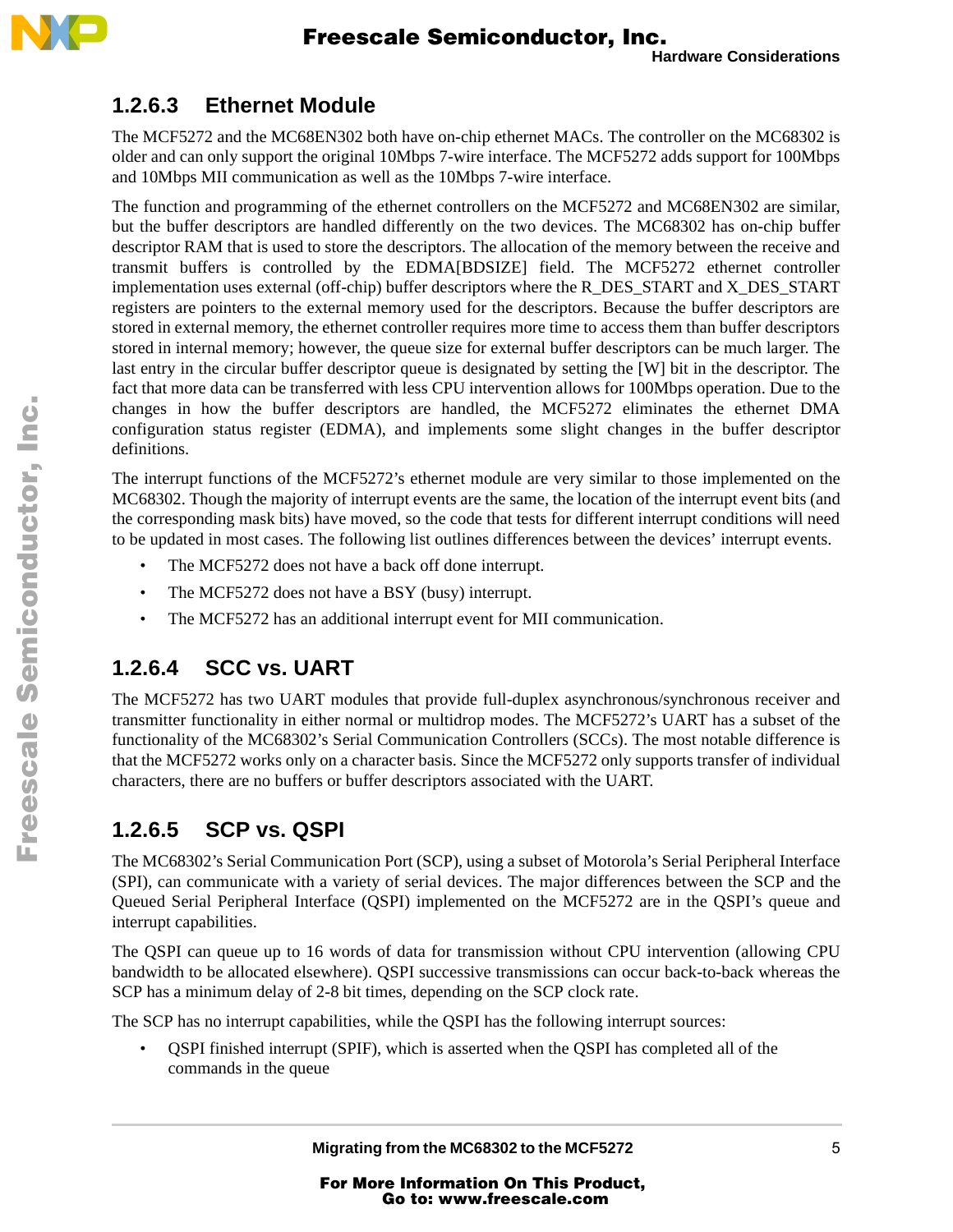**Hardware Considerations** 



- Abort interrupt (ABRT), which indicates that the QSPI enable bit in the QSPI delay register has been cleared by a user write rather than by the QSPI's completion of the command queue
- Write collision error flag (WCEF), which indicates that an attempt has been made to write to the RAM entry that is currently being executed

In considering the differences between SCP and QSPI functionality, some other differences should be taken into account. The QSPI does not have a Loop Mode, which is useful for local diagnostic functions, like the SCP. The MC5272's CPU cannot access QSPI RAM. A user can only access it indirectly via the QSPI address register (QAR) and the QSPI data register (QDR). The SCP can only have clock rate of up to 4.096 MHz, while the QSPI can have a clock rate of up to 33MHz.

## **1.2.6.6 SCC/SCM vs. PLIC**

The primary difference between the SCC/SCM and the Physical Layer Interface Controller (PLIC) modules is the number of Integrated Service Digital Network (ISDN) channels each can support. The MC68302 requires SCC 1, 2, 3 and SMC 1, 2 to be time multiplexed together in order to provide one Basic Rate, 2B+D interface. In this scenario, the SCCs/SMCs cannot simultaneously function as a UART or anything else. On the other hand, the MCF5272 PLIC is its own separate module with 4 ports, each of which supports a Basic Rate Interface.

<span id="page-5-0"></span>Another difference between the SCC/SCM and the PLIC is that the SCC/SCM supports only slave mode and 10-bit Inter Digital Link (IDL). The PLIC supports both master and slave mode, and both 10- and 8-bit IDL. However, the PLIC does not support output serial data strobes, which allow the selection of either or both B1 and B2 channels available on the SCC/SCM. [Table 2](#page-5-0) shows the correlation of pins associated with the SCC/SCM and the PLIC modules.

| MC68302                         | <b>MCF5272</b> |
|---------------------------------|----------------|
| <b>L1CLK</b>                    | <b>DCL</b>     |
| L1TxD                           | Dout           |
| L <sub>1</sub> R <sub>x</sub> D | Din            |
| L <sub>1</sub> SY <sub>1</sub>  | <b>FSC</b>     |
| L1RQ                            | <b>DREQ</b>    |
| L <sub>1</sub> GR               | <b>DGNT</b>    |
| SDS <sub>1</sub>                | N/A            |
| SD <sub>S2</sub>                | N/A            |

### **Table 2. SCC/SCM and PLIC Pin Comparisons**

## **1.2.6.7 SCC vs. Soft HDLC**

The primary difference between the MC68302's SCC and the MCF5272's soft HDLC (High-level Data Link Control) is that one is a hardware implementation and the other is a software implementation. The hardware implementation offers more functionality than the software implementation, but there is also more complexity in its use. The soft HDLC, implemented as a framer/deframer function, is available as an object format library ready for linking with user code via a simple Application Programmer's Interface (API).

Another difference between the SCC and soft HDLC is that each supports different data rates. The SCC, at 16.67 MHz, was initially designed to handle a data rate of 256 Kbps, though it can actually achieve 1.8Mbps on one SCC. At this frequency, the MC68302 can support data rates of 74 Kbps on the remaining two SCCs

r, I

n

.<br>ق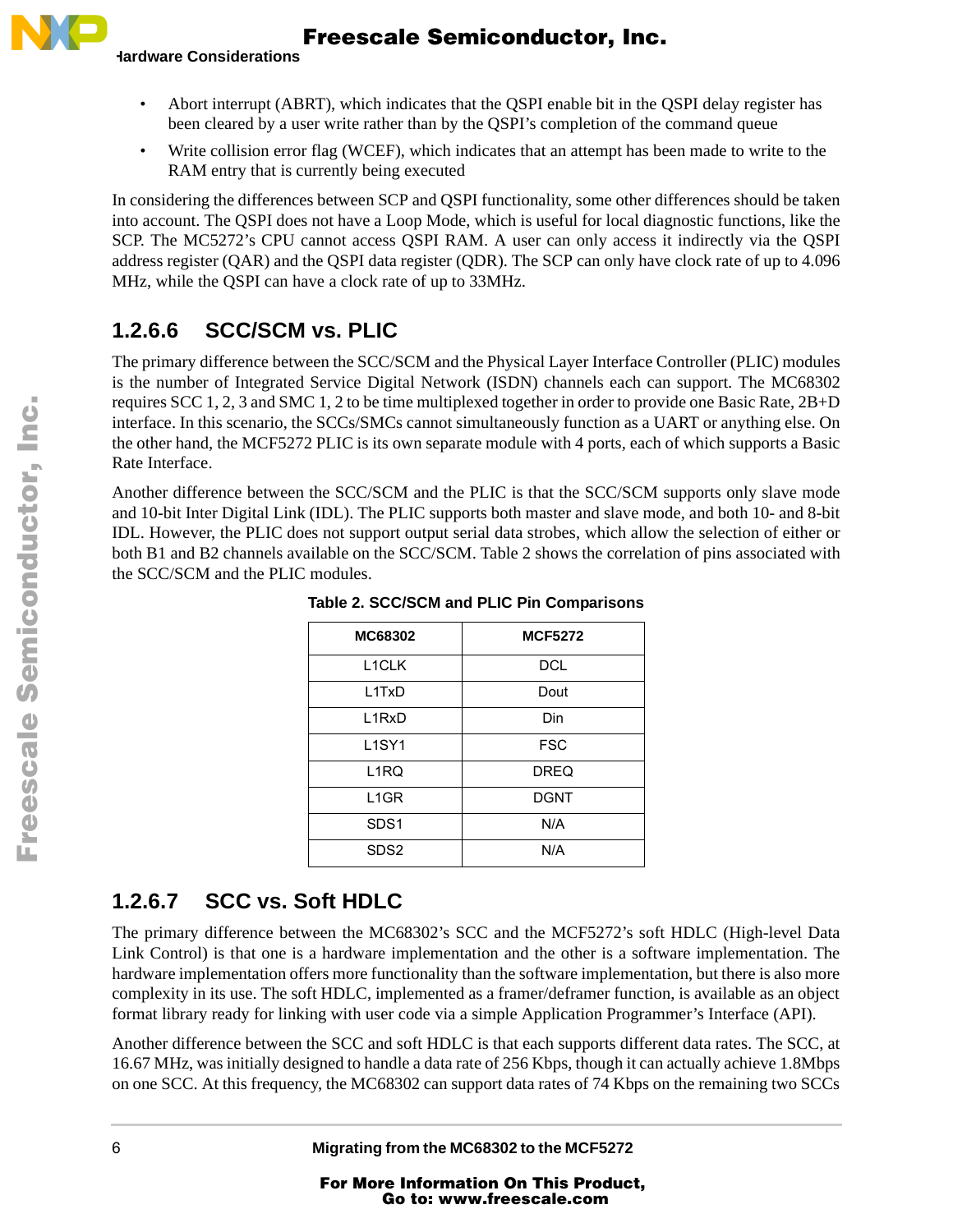

(SCC 2 and 3). At most, the SCC can support 3 HDLC channels. Though the MCF5272 can support several instantiations of the soft HDLC module, each supporting one channel, it can only operate at 56 or 64 Kbps.

Whereas the SCC supports Synchronous Data Link Control (SDLC) (though not the loop mode of this protocol), the soft HDLC does not support SDLC. A wrapper application would have to be written on top of the soft HDLC to implement the loop and hub go-ahead modes. The wrapper application should handle the maintenance of all connected channels' intermediate status.

The following list outlines other differences between the soft HDLC module and the SCC:

- The MCF5272's cyclic redundancy check (CRC) is a 16-bit calculation, but the SCC's CRC can be either 16- or 32-bit.
- The CRC calculation is optional for both when transmitting; however, when receiving, the soft HDLC can disable CRC checking while the MC68302 cannot. The soft HDLC can simply ignore the CRC if the calculation is not needed.
- The soft HDLC has address recognition of up to three independent addresses per channel: two regular independent addresses, one independent address associated with a mask, and the broadcast address; the SCC has five registers for address recognition: one mask register and 4 address registers.
- The SCC has an event register that reports HDLC channel events and generates interrupts. Although the soft HDLC can keep track of various events, it cannot generate interrupts based on those events.
- The SCC uses buffer descriptors in either internal dual port RAM or external memory for storing data associated with each SCC. It also keeps track of some status information about the buffer. The soft HDLC does not have these capabilities.

# <span id="page-6-0"></span>**1.3 Software Considerations**

## **1.3.1 Mapping 24-bit MC68302 Addresses to the 32-bit MCF5272**

The fact that the MCF5272 supports 32-bit addressing and the MC68302 supports 24-bit addressing should make no difference when porting the system software because the MCF5272 can use a 24-bit addressing scheme. This is accomplished by treating the upper 8-bits as a "don't-care" (except when using on-chip cache). The MCF5272 has three registers that control how specific regions of address space are assigned access control attributes: two access control registers (ACR0 and ACR1) and the cache control register (CACR). Since the ACRs and the CACR use address bits 31–24 to define reference attributes for memory regions, virtual-to-physical memory mapping can be used to map unique 24-bit address space regions to unique 16-Mbyte regions in the 32-bit address space. This will enable certain areas of the physical memory map to utilize the capabilities of MCF5272 caching. For instance, this can be accomplished by concatenating  $A[31:24] = $01$  in front of the first 24-bit address region, and using ACR0 to control the caching scheme for this region. This can also be done for ACR1 and CACR to configure cacheable memory regions. For more details, please refer to chapter 4, "Cache," of the MCF5272 User's Manual.

# **1.3.2 Read-Modify-Write (RMW) Cycles**

If the original MC68302 code uses the Test And Set (TAS) instruction for implementing the locked or read-modify-write transfer sequence in hardware, the instruction must be emulated in software on the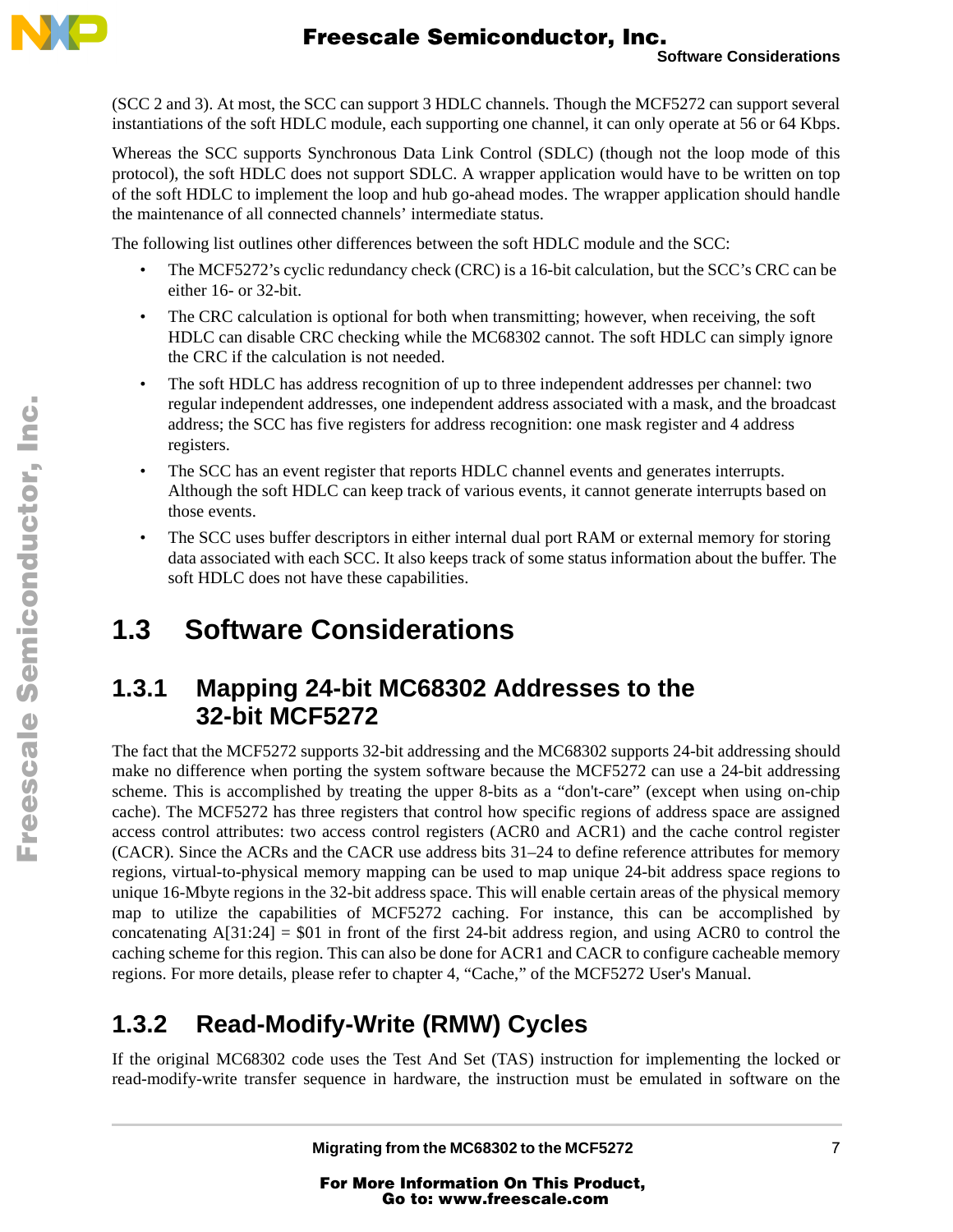

MCF5272. In order to do this, the interrupt mask should be raised to level 7, the read, modify, and write instructions should be executed, and then the mask should be lowered back down to the appropriate level. Performing this sequence of instructions will guarantee that they will execute uninterrupted with the exception of a level 7 interrupt, which is nonmaskable.

## **1.3.3 Cache Coherency**

Cache coherency is the term used to describe the consistency (or coherency) of on-chip cache and external memory, if other masters use the same memory. It is primarily an issue when cache is used in copyback mode and a second bus master in the system modifies a shared piece of memory. This creates a mismatch between the data stored in the cache and the external memory. However, since the MCF5272 does not support secondary bus masters, cache coherency is not a problem.

## **1.3.4 Porting from M68000 Family Devices**

For a detailed explanation of porting from M68000, please refer to Appendix B of the MCF5206e User's Manual.

# <span id="page-7-0"></span>**1.4 Debug Support/3rd Party Tools**

As processors become faster and more powerful, developing and debugging applications becomes a more difficult task. Although in-circuit emulation is a powerful technique, it can be relatively expensive or impractical as CPU complexity increases. Motorola's Background Debug Mode (BDM), found in the MCF5272, incorporates debugging circuitry to provide the user with access and control via a small number of dedicated pins and an inexpensive connector.

BDM easily provides the functionality needed to start/stop the target, step through the program, and read/write target memory and registers. When controlled by a debugger, this provides a very powerful means of developing code for embedded processors.

The MC68302, which does not have BDM, uses the Application Development System (ADS) and Application Development Interface (ADI) for debugging purposes. While the ADS board requires that an ADI board be installed into one of the host's expansion slots in order to be effective, the BDM utilizes a simple parallel port (which already exists on most hosts) to establish communications for debugging.

For a list of third-party tool vendors that support the MCF5272, please refer to http://mot.com/coldfire.

# <span id="page-7-1"></span>**1.5 Packaging**

With the trend toward miniaturization, smaller, lighter, and higher performance products have paved the way for smaller component packages and higher pin counts. For this reason, the Mold Array Process-Ball Grid Array (MAPBGA) is used as the production package for the MCF5272. It is a surface mount package that uses solder balls arranged in a grid array instead of the lead pins normally used in Quad Flat Pack (QFP) and other packages. The MCF5272's 196-pin MAPBGA package gives it many advantages over a QFP.

The most evident advantage of the MAPBGA versus the QFP is the savings in board real estate. Most BGAs are typically 20-25% smaller than their QFP counterparts. For the MAPBGA package, the entire surface of the die, rather than just the edges, can be used for interconnection. When the total board area required to place and route the package is taken into account, the MAPBGA can reduce size by as much as 50%. [Figure 2](#page-8-0) shows the differences between the QFP and the MAPBGA.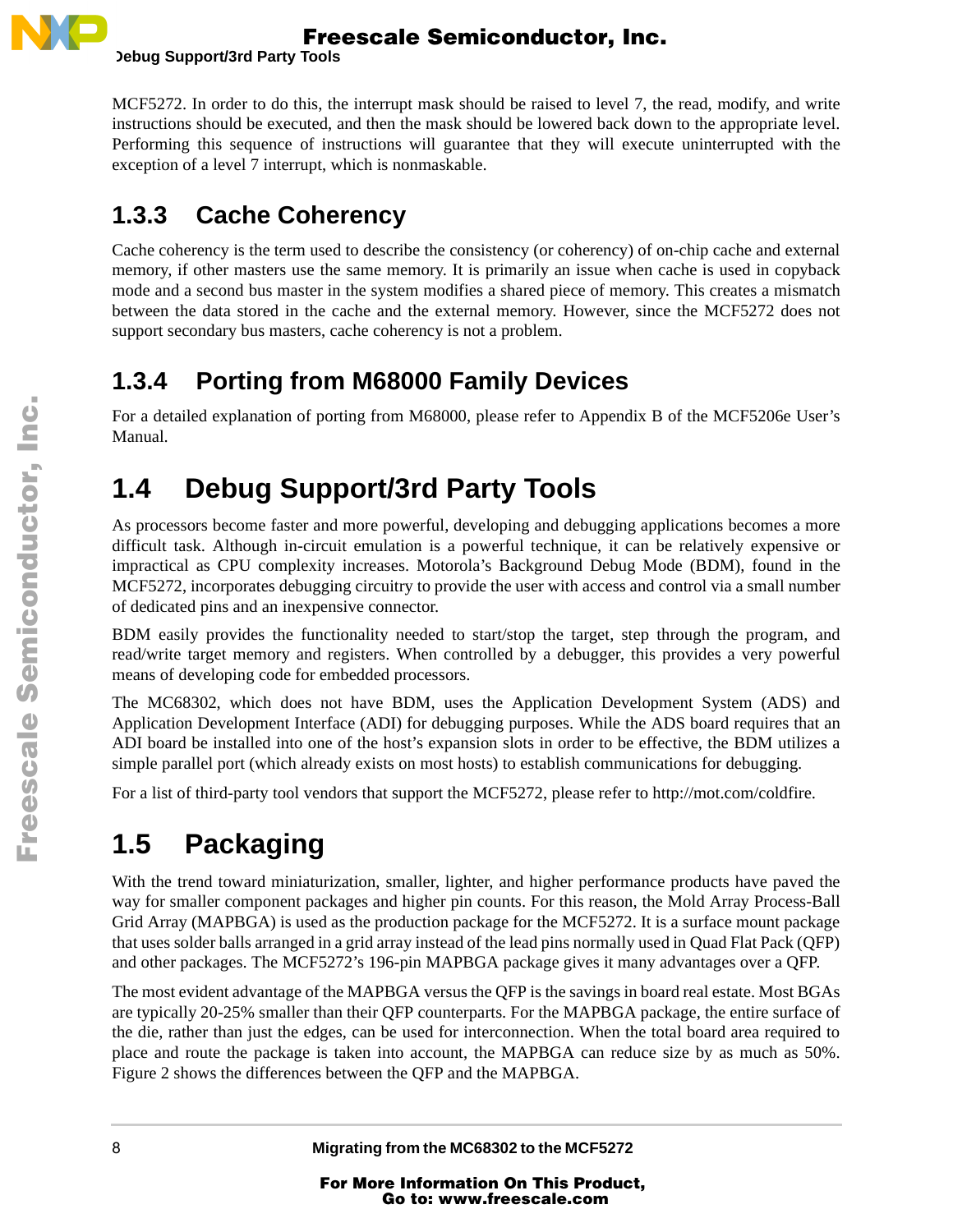

**Packaging**



#### **Figure 2. Customer Board Area Reduction Example**

<span id="page-8-0"></span>Lead pitch is a major consideration when working with high pin count QFPs. For these packages, the lead pitch can be as fine as 0.50 mm. The BGA package with the same number of pins is easier to mount, since the lead pitch is wider than a QFP package. BGAs are also less fragile and easier to handle both before and during assembly. The placement operation for this package is usually far easier and more reliable than for fine-pitch QFPs.

BGAs also have higher assembly yields. For example, BGAs typically have less than 5 parts per million joints (ppmj) compared to the 50–100 ppmj of QFP devices. BGAs have higher assembly yields than QFPs for the following reasons:

- No bent leads or coplanarity problems
- Self-aligning on solder pads
- Solder balls are always solderable (unlike plated leads)
- Easy solder paste printing
- Large pitch: 1.0 mm, 1.5 mm, 1.27 mm
- Large ball diameter sizes: MAPBGA 19.68 mils

In general, BGAs have better electrical and thermal properties than their QFP counterparts. The long fingers of the QFP lead frame make it more inductive than shorter ones. Additional enhancements can be made to the BGA package by adding metal layers for power and ground.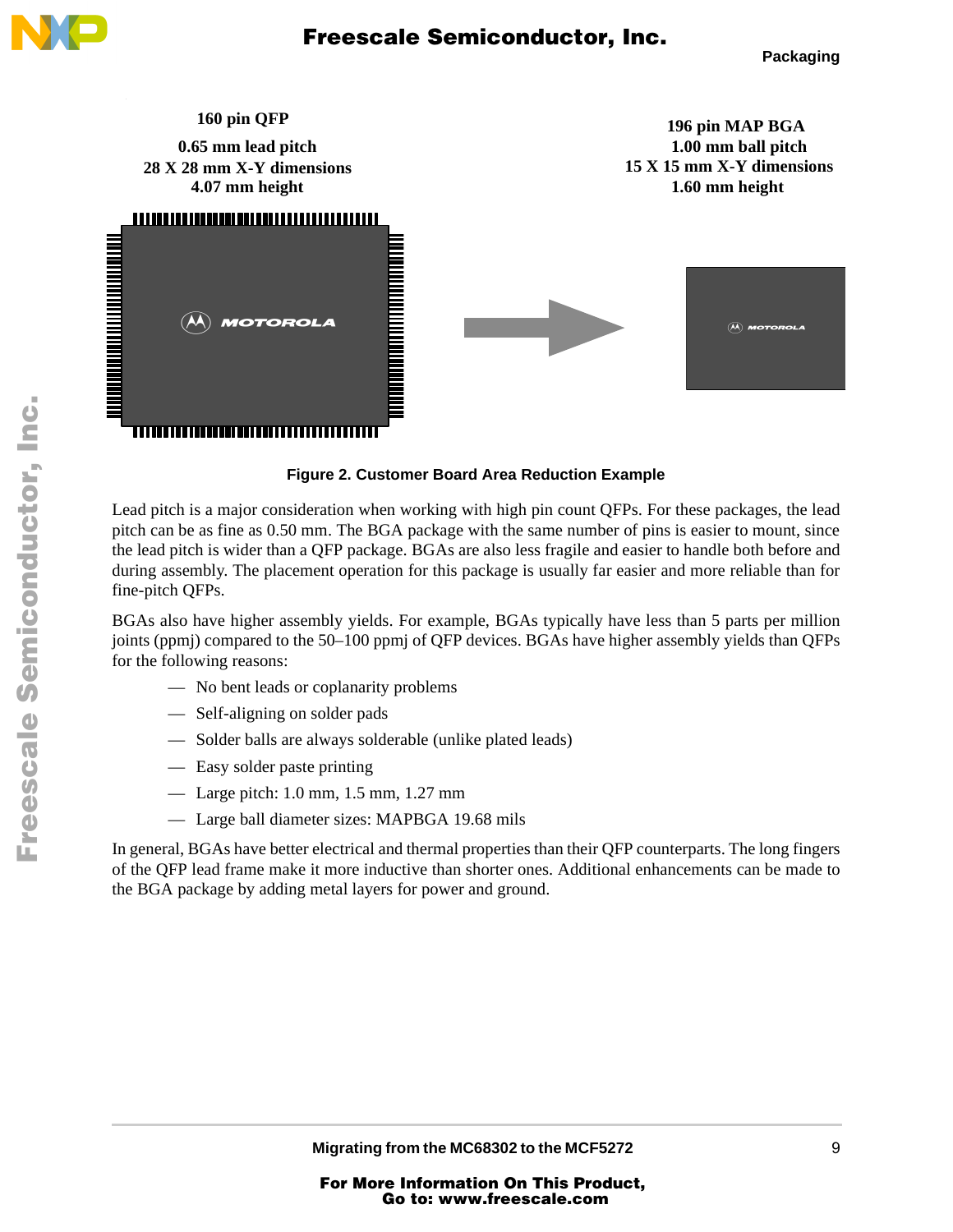

# <span id="page-9-0"></span>**Appendix A Signal Mapping**

<span id="page-9-1"></span>[Table 3](#page-9-1) lists the signal mappings for each signal function.

**Table 3. MCF5272 and MC68302 Signal Mapping**

| MC68302                                        | <b>MC68EN302</b>   | <b>MCF5272</b>                |  |
|------------------------------------------------|--------------------|-------------------------------|--|
| Clocks                                         |                    |                               |  |
| <b>EXTAL</b>                                   | <b>EXTAL</b>       | <b>CLKIN</b>                  |  |
| <b>XTAL</b>                                    | <b>XTAL</b>        |                               |  |
| <b>CLKO</b>                                    | <b>CLKO</b>        |                               |  |
|                                                | System Control     |                               |  |
| <b>RESET</b>                                   |                    | <b>RSTI</b>                   |  |
| <b>HALT</b>                                    |                    |                               |  |
| <b>BERR</b>                                    |                    |                               |  |
| <b>BUSW</b>                                    |                    |                               |  |
| <b>DISCPU</b>                                  |                    |                               |  |
| <b>FRZ</b>                                     |                    |                               |  |
|                                                |                    | <b>DRESETEN</b>               |  |
|                                                |                    | <b>RSTO</b>                   |  |
|                                                |                    | $\overline{HIZ}$              |  |
|                                                | <b>Address Bus</b> |                               |  |
| A[23:0]                                        | A[23:0]            | A[22:0]                       |  |
|                                                | Data Bus           |                               |  |
| D[15:0]                                        | D[15:0]            | D[31:0]                       |  |
| <b>Bus Control</b>                             |                    |                               |  |
| $\overline{AS}$                                |                    |                               |  |
| R/W                                            |                    | R/W                           |  |
|                                                |                    | <b>OE</b>                     |  |
| $\overline{\text{UDS}}, \overline{\text{LDS}}$ |                    | $\overline{\mathsf{BS}}[3:0]$ |  |
| <b>DTACK</b>                                   |                    | <b>TA</b>                     |  |
| RMC/IOUT1                                      |                    |                               |  |
| <b>IAC</b>                                     |                    |                               |  |
| <b>BCLR</b>                                    |                    |                               |  |
| Chip Selects                                   |                    |                               |  |
| $\overline{\text{CS}[3:0]}$                    |                    | $\overline{\text{CS}}[7:0]$   |  |

n

.<br>ق

10 **Migrating from the MC68302 to the MCF5272**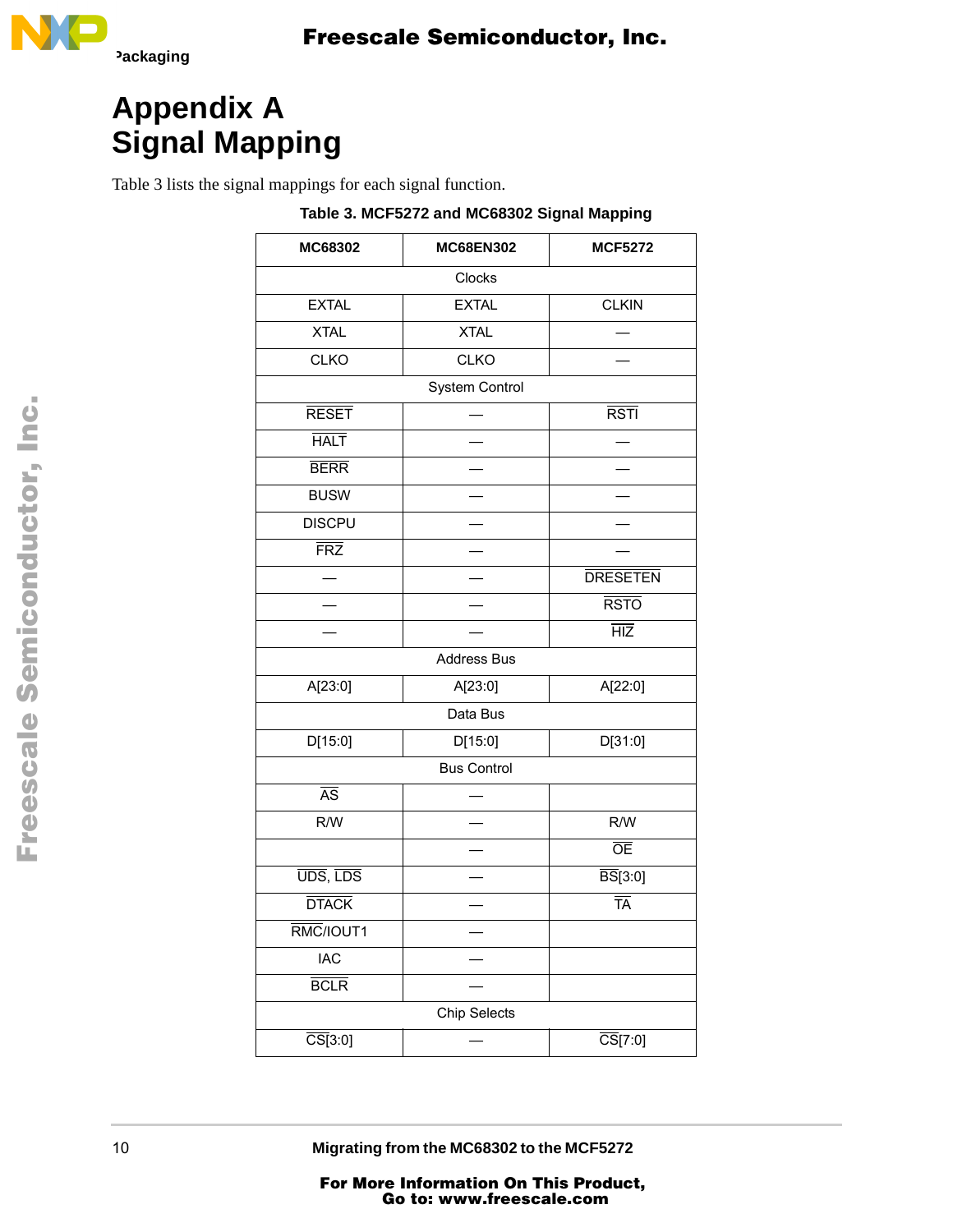

| MC68302                                         | <b>MC68EN302</b>       | <b>MCF5272</b>             |  |
|-------------------------------------------------|------------------------|----------------------------|--|
|                                                 | <b>Bus Arbitration</b> |                            |  |
| $\overline{\text{BR}}$                          |                        | $\overline{\phantom{0}}$ 1 |  |
| $\overline{BG}$                                 |                        |                            |  |
| $\overline{BD}$                                 |                        |                            |  |
|                                                 | Interrupts             |                            |  |
| IPLO/IRQ1                                       |                        |                            |  |
| IPL1/IRQ6                                       |                        |                            |  |
| $\overline{\text{IPL2}}/\overline{\text{IRQ7}}$ |                        | INT[6:1]                   |  |
| IACK[1,6,7]                                     |                        |                            |  |
| <b>AVEC</b>                                     |                        |                            |  |
| FC[2:0]                                         |                        |                            |  |
|                                                 | <b>Timers</b>          |                            |  |
| TIN[1:0]                                        |                        | TIN[1:0]                   |  |
| TOUT[1:0]                                       |                        | TOUT[1:0]                  |  |
| <b>WDOG</b>                                     |                        |                            |  |
|                                                 | <b>DMA</b>             |                            |  |
| <b>DREQ</b>                                     |                        |                            |  |
| <b>DACK</b>                                     |                        |                            |  |
| <b>DONE</b>                                     |                        |                            |  |
|                                                 | <b>SDRAMC</b>          |                            |  |
|                                                 | RAS[1:0]               | RAS0                       |  |
|                                                 | $\overline{CAS}[1:0]$  | CAS <sub>0</sub>           |  |
|                                                 |                        | <b>SDCLK</b>               |  |
|                                                 | <b>DRAMRW</b>          | <b>SDWE</b>                |  |
|                                                 |                        | <b>SDCLKE</b>              |  |
|                                                 |                        | SDBA[1:0]                  |  |
|                                                 |                        | A10 PRECHG                 |  |

#### **Table 3. MCF5272 and MC68302 Signal Mapping (continued)**

o  $\blacksquare$ d u  $\mathbf 0$ t o

r, I

n

.<br>ق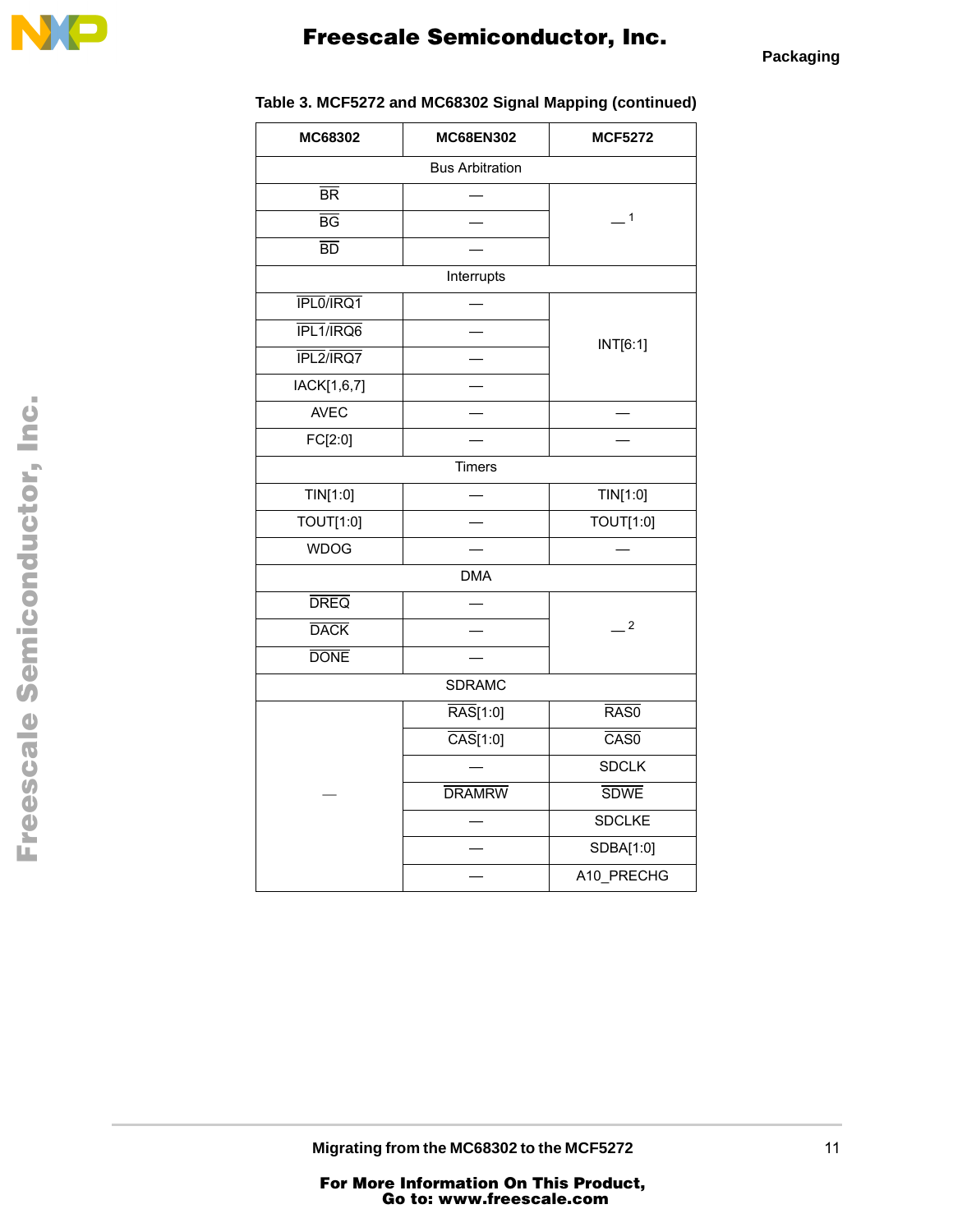

Ethernet — TCLK | E TxCLK TX E\_TxD[3:0] CLSN | E\_COL RENA | E\_RxDV RCLK | E RxCLK RX E\_RxD[3:0] TENA | E\_TxEN — E\_RxER E\_MDC E\_MDIO E\_TxER E\_CRS UART RXD | — | URT\_RxD TXD — URT\_TxD  $RCLK$   $\qquad$   $\qquad$ TCLK — URT\_CLK  $BRG$   $\qquad$   $\qquad$  $\overline{CTS}$   $\qquad$   $\qquad$   $\qquad$   $\qquad$   $\qquad$   $\qquad$   $\qquad$   $\qquad$   $\qquad$   $\qquad$   $\qquad$   $\qquad$   $\qquad$   $\qquad$   $\qquad$   $\qquad$   $\qquad$   $\qquad$   $\qquad$   $\qquad$   $\qquad$   $\qquad$   $\qquad$   $\qquad$   $\qquad$   $\qquad$   $\qquad$   $\qquad$   $\qquad$   $\qquad$   $\qquad$   $\qquad$   $\qquad$   $\qquad$   $\qquad$   $RTS$   $\sqrt{RT\_RTS}$ CD | — | — **MC68302 MC68EN302 MCF5272**

#### **Table 3. MCF5272 and MC68302 Signal Mapping (continued)**

 $1$  The MCF5272 does not support external bus masters, so there are no external bus arbitration signals.

<sup>2</sup> The MCF5272 does not support external DMA requests.

# <span id="page-11-0"></span>**1.6 Document Revision History**

<span id="page-11-1"></span>[Table 4](#page-11-1) provides a revision history for this application note.

#### **Table 4. Document Revision History**

| Rev. No. | <b>Substantive Change(s)</b> | Date of Release |
|----------|------------------------------|-----------------|
|          | Initial release.             | February 2003   |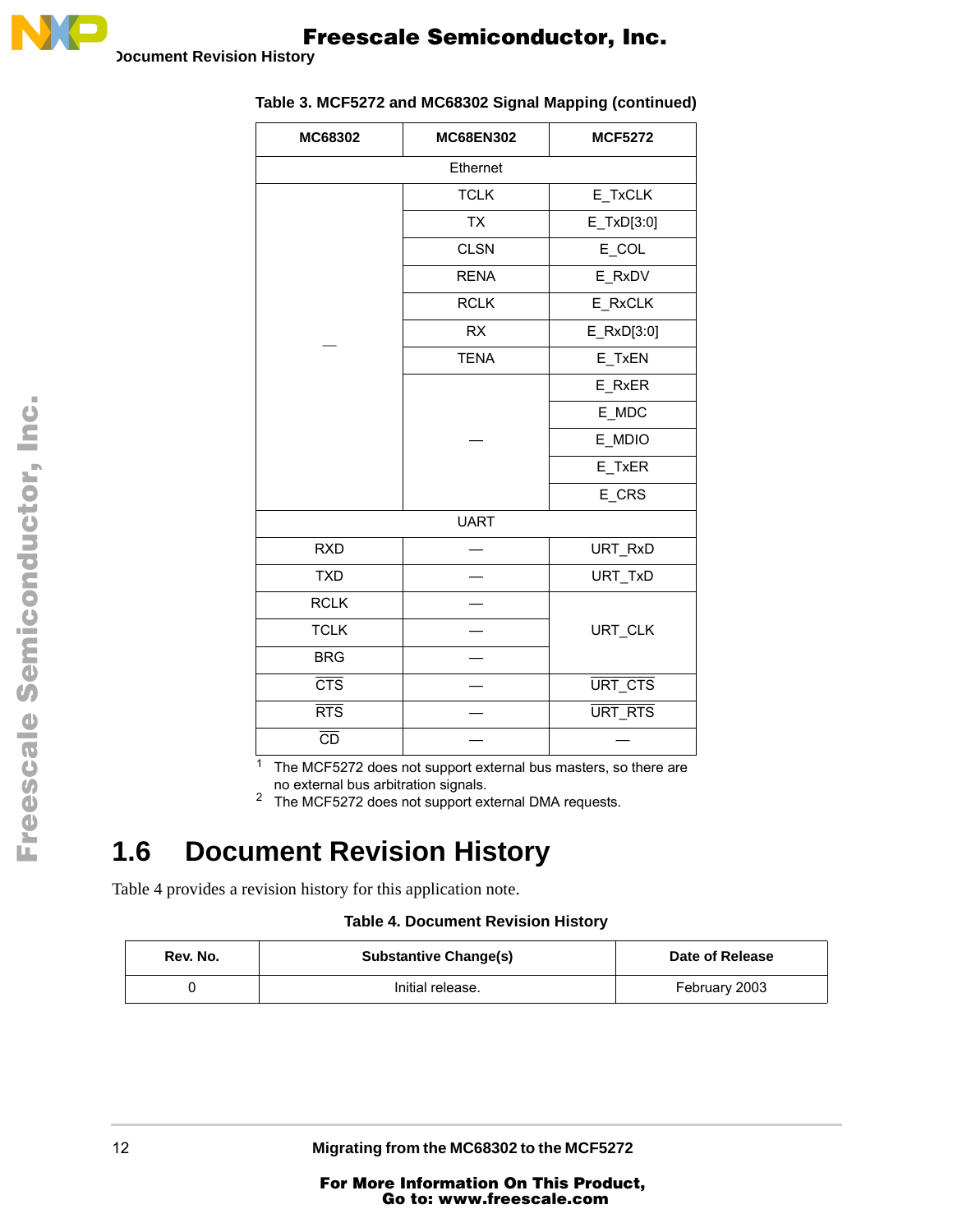

**Document Revision History**

**THIS PAGE INTENTIONALLY LEFT BLANK**

**Migrating from the MC68302 to the MCF5272** 13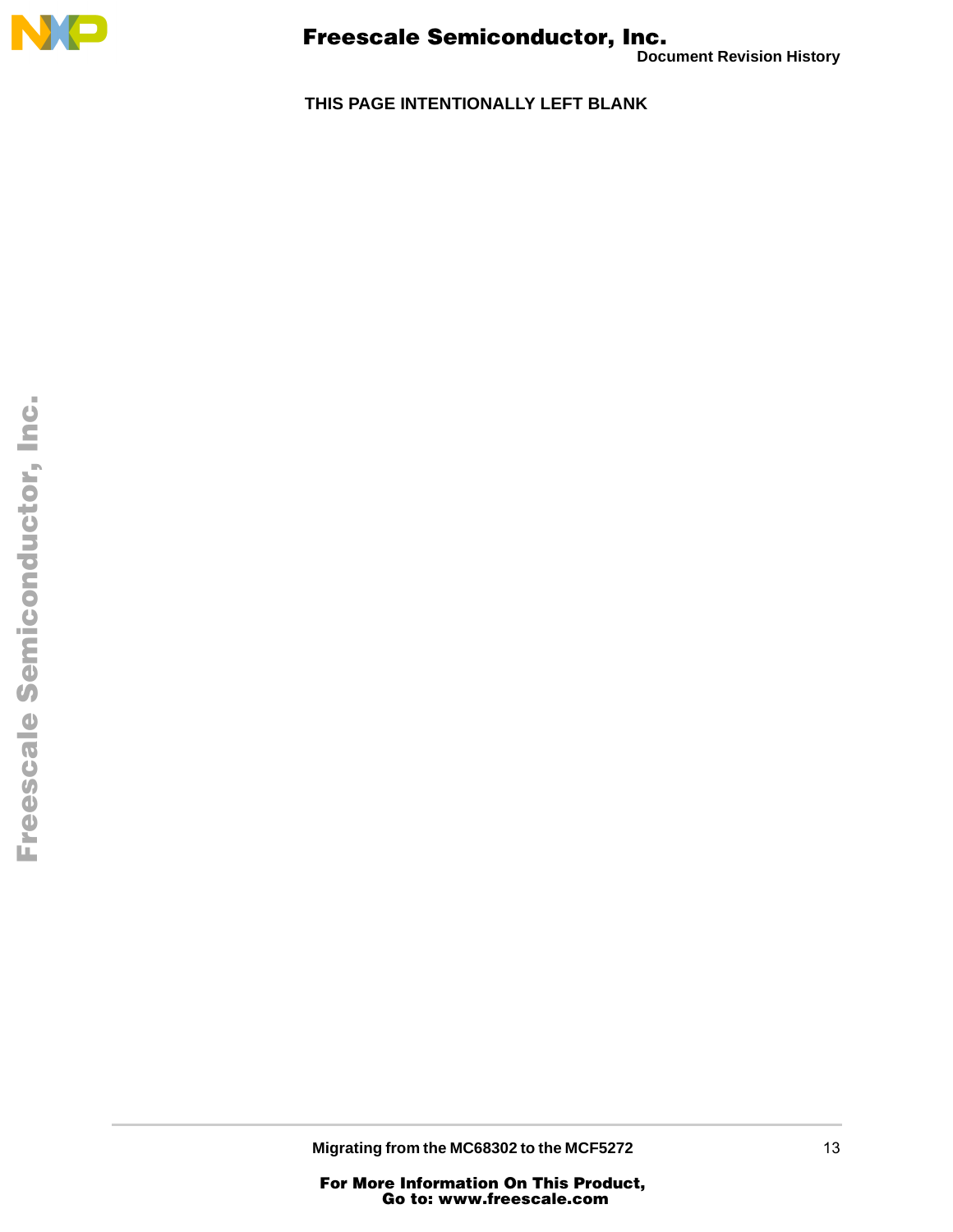

**THIS PAGE INTENTIONALLY LEFT BLANK**

14 **Migrating from the MC68302 to the MCF5272**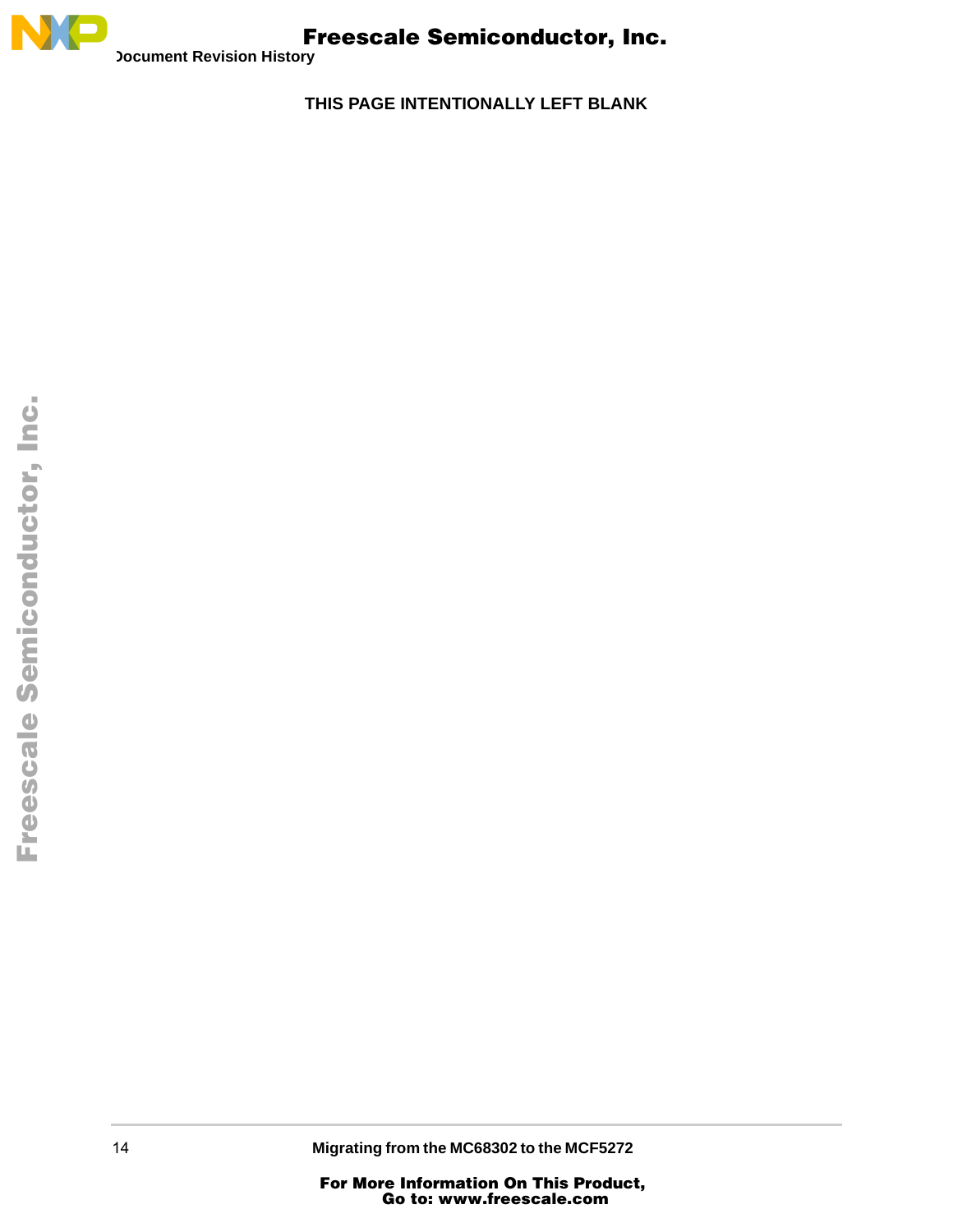

**Document Revision History**

**THIS PAGE INTENTIONALLY LEFT BLANK**

**Migrating from the MC68302 to the MCF5272** 15